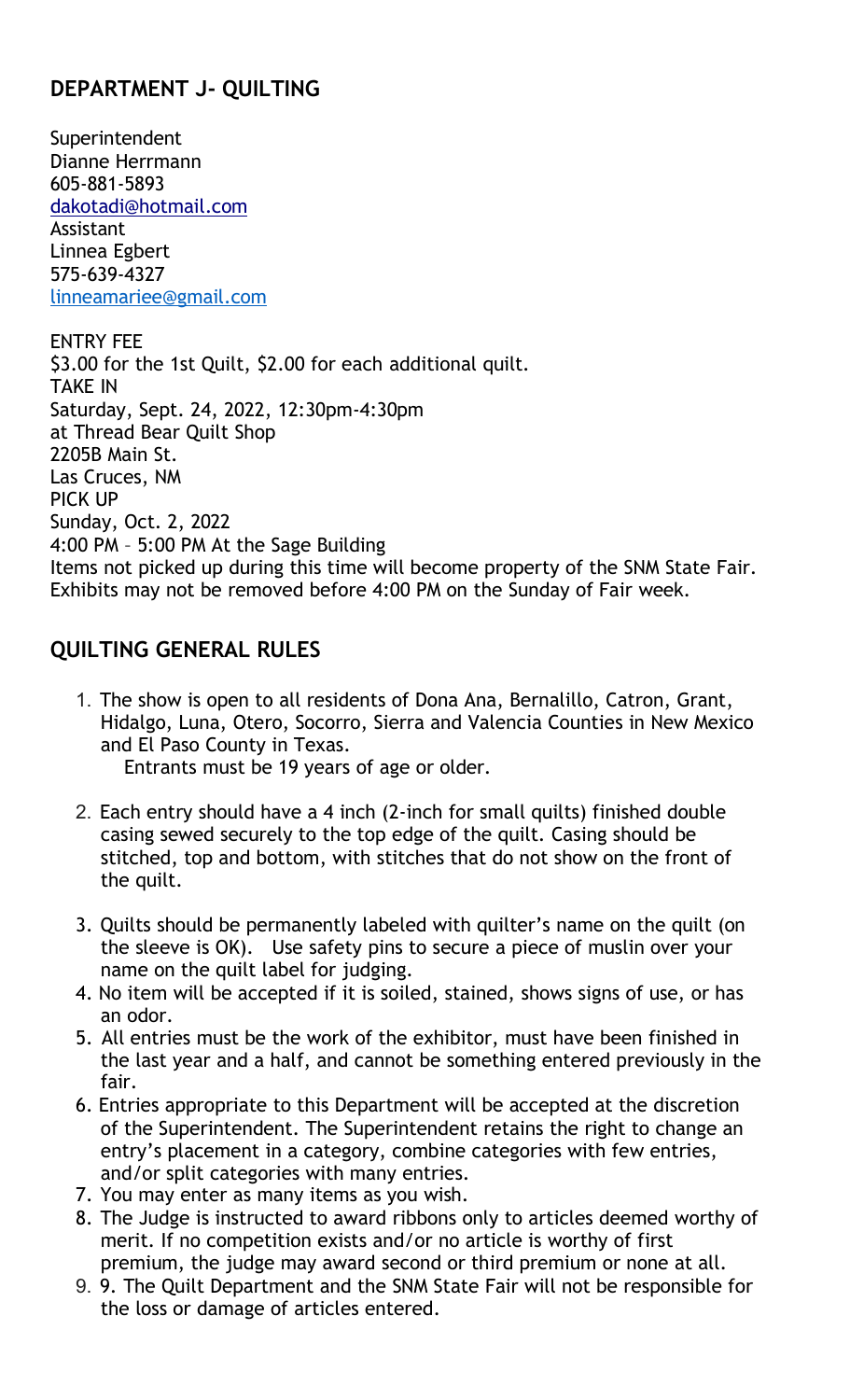## TOP AWARDS

- 1. Best of Show \$50.00 and Rosette Las Colcheras Quilt Guild
- 2. Virginia Kane Best Hand Quilting \$25 and Rosette Southern NM State Fair & Rodeo
	- Virginia Kane founded the Quilting Competition at the Fair
- 3. Best Appliqué \$15.00 and Rosette
- 4. Best Piecing \$15.00 and Rosette
- 5. Best Machine Quilting, Stationary Machine \$15.00 and Rosette
- 6. Best Machine Quilting, Track Mounted Machine \$15.00 and Rosette
- 7. Best Art Quilt \$15.00 and Rosette
- 8. Best Use of Color \$15.00 and Rosette
- 9. Judge's Choice \$15.00 and Rosette
- 10. Viewer's Choice \$15.00 and Rosette
- 11. Best Small Quilt \$15.00 and Rosette
- 12. Best of Lot (Each Lot 1-11) \$30.00
- 13. 2nd Best of Lot (Each Lot 1-11) \$20.00

## **CATEGORIES**

LOT 1: QUILTING BY HAND (BED QUILTS) - THE WORK OF ANY NUMBER OF PEOPLE Q 101 Pieced or Appliquéd Q 102 Mixed techniques \* Q 103 Embroidered or Cross-Stitched Q 104 Whole Cloth LOT 2: MACHINE QUILTED BED QUILTS - STATIONARY SEWING MACHINE, THE WORK OF AN INDIVIDUAL Q 201 Pieced or Appliquéd Q 202 Mixed Techniques \* Q 203 Embroidered or Cross-stitched Q 204 Whole Cloth LOT 3: MACHINE QUILTED BED QUILTS - TRACK MOUNTED MACHINE, THE WORK OF AN INDIVIDUAL Q 301 Pieced or Appliquéd Q 302 Mixed techniques \* Q 303 Embroidered or Cross-stitched Q 304 Whole Cloth LOT 4: PROFESSIONALLY QUILTED BED QUILTS – MACHINE QUILTED BY A PROFESSIONAL QUILTER. (WILL BE THE SAME PERSON IF THE QUILTER IS A PROFESSIONAL. MUST INCLUDE THE NAME OF THE QUILTER ON ENTRY FORM. THE WORK OF ANY NUMBER OF PEOPLE Q 401 Pieced Q 402 Appliquéd Q 403 Mixed techniques \* Q 404 Other LOT 5: GROUP QUILTS, ANY SIZE, MACHINE QUILTED, NON-PROFESSIONAL WORK: MADE BY THREE PEOPLE OR MORE Q 501 Pieced Q 502 Appliquéd Q 503 Mixed techniques \* Q 504 Other LOT 6: MISCELLANEOUS Q 601 Tied Quilts, any size Q 602 Quilt made from a kit Q 603 Bed Runners and Lap Quilts Q 604 Other, Yo-Yo, Crazy, Cathedral, pre-printed quilts and quilts that do not fit in other categories LOT 7: ART QUILTS -AN ORIGINAL WORK OF THE QUILTER, ANY SIZE Q 701 Original/Art Quilt Pictorial/Landscape/Whimsical. Any technique including work from photographs may be used. Q 702 Original/Innovative Art Quilt Abstract/Graphic. Any technique.